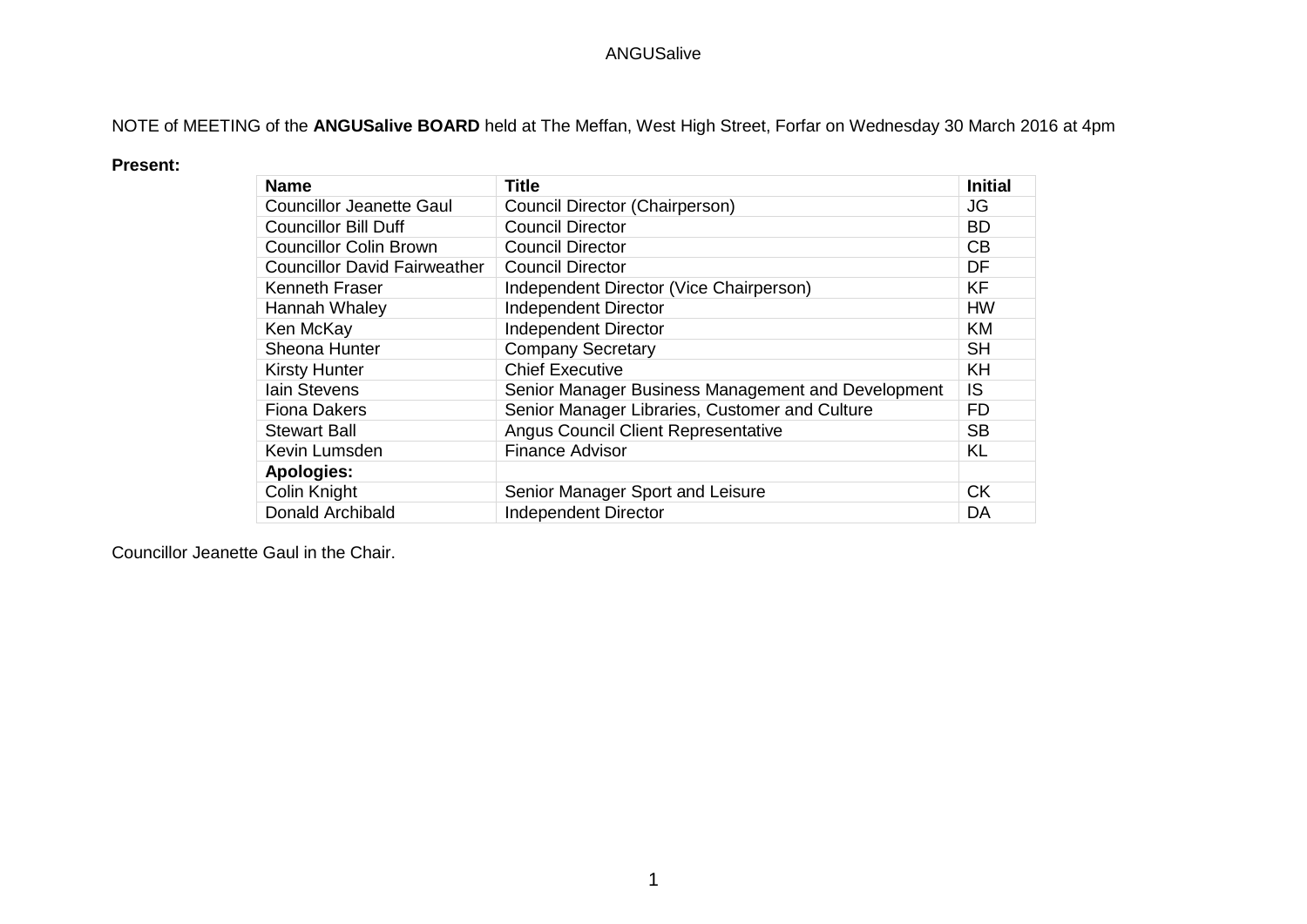## **ACTION NOTE/PLAN**

| <b>Item No</b> | <b>Action</b>                                                                   | <b>Timescale</b> | <b>Officer Responsible</b> |
|----------------|---------------------------------------------------------------------------------|------------------|----------------------------|
| 1.             | <b>Welcome &amp; Apologies</b>                                                  |                  |                            |
|                | JG welcomed everyone.                                                           |                  |                            |
|                |                                                                                 |                  |                            |
|                | Apologies from Donald Archibald and Colin Knight.                               |                  |                            |
|                |                                                                                 |                  |                            |
| 2.             | <b>Declarations of Interest</b>                                                 |                  |                            |
|                | Directors were asked to consider whether they have an interest to declare in    |                  |                            |
|                | relation to any item on the agenda for the meeting.                             |                  |                            |
|                |                                                                                 |                  |                            |
|                | No declarations were made.                                                      |                  |                            |
|                |                                                                                 |                  |                            |
| 3.             | Minutes of Meeting on Wednesday 24 February 2016                                |                  |                            |
|                | The Directors approved the minutes of the above meeting.                        |                  |                            |
|                |                                                                                 |                  |                            |
| 4.             | Matters Arising from Board Wednesday 24 February 2016                           |                  |                            |
|                |                                                                                 |                  |                            |
|                | <b>Webster Memorial Theatre Pantomime</b>                                       |                  |                            |
|                | KH provided an update in Colin Knight's absence.                                |                  |                            |
|                | On further review the request for additional budget is no longer required.      |                  |                            |
|                | Report 09_16 Webster Memorial Theatre Pantomine - withdrawn                     |                  |                            |
|                |                                                                                 |                  |                            |
|                | Laptops have been issued to Independent Directors in attendance. Donald         | <b>TBC</b>       | LH                         |
|                | Archibald to receive at next Board Meeting. SharePoint training to be arranged. |                  |                            |
|                |                                                                                 |                  |                            |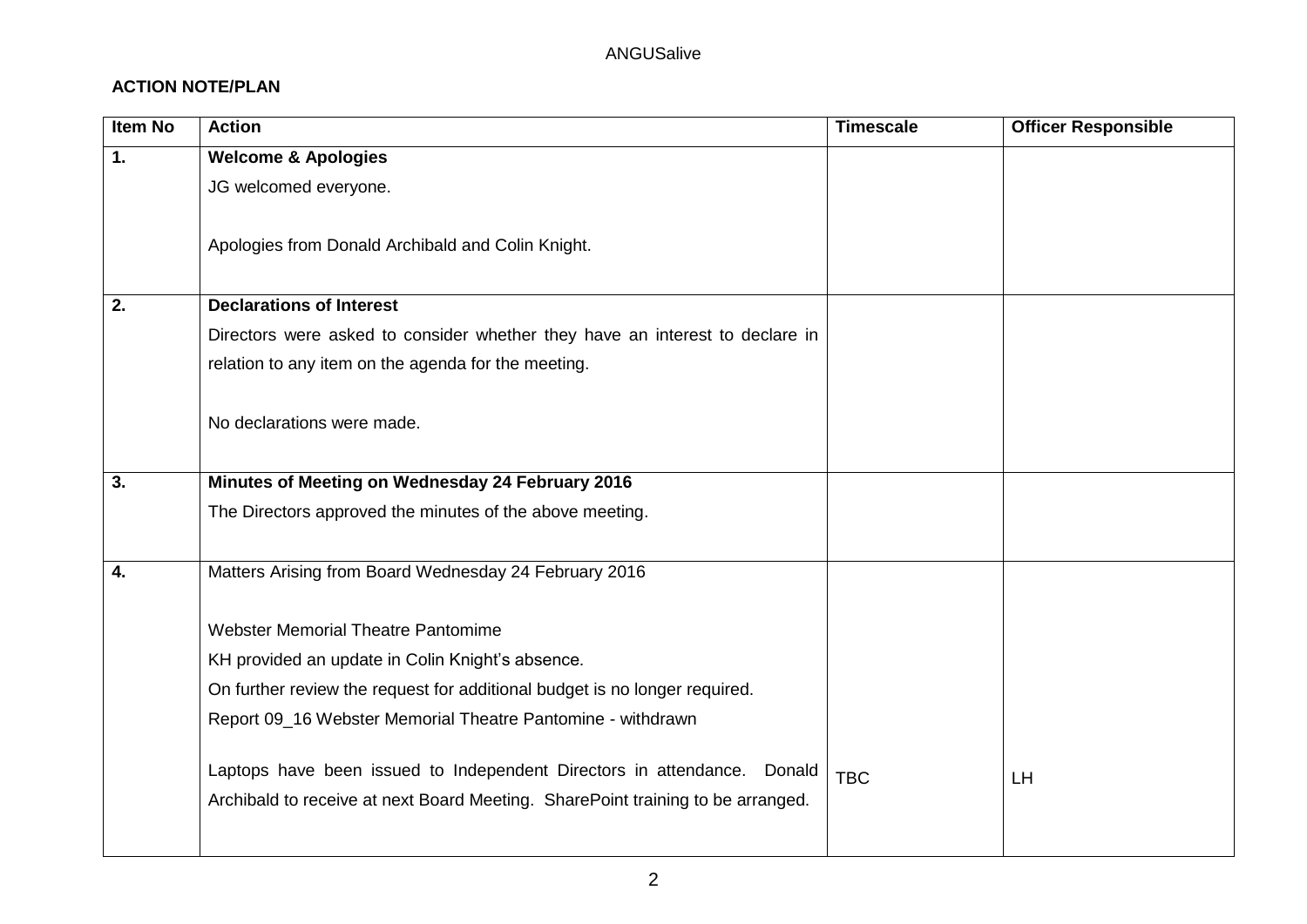| Item No | <b>Action</b>                                                                         | <b>Timescale</b> | <b>Officer Responsible</b> |
|---------|---------------------------------------------------------------------------------------|------------------|----------------------------|
|         | <b>Organisational Development Training</b>                                            |                  |                            |
|         | JG and KH provided update on meeting and follow up with Lizzie Potts.                 |                  |                            |
|         |                                                                                       |                  |                            |
|         | KL to provide a session to determine the scrutiny and audit training needs of         |                  |                            |
|         | Board Members.<br>Lisa Dallas to facilitate a Q&A session on OSCR                     |                  |                            |
|         | recommended reading highlighted at Directors Training held on 07 January              |                  | KH/JG                      |
|         | 2016. Both to be scheduled on same day as the workshop to further develop             |                  |                            |
|         | the Mission Statement, Vision and Strategic Aims.                                     |                  |                            |
|         | Organisational Development facilitator to meet with interested Directors on 1-1       |                  | KH/JG                      |
|         | basis to identify their individual training needs to fullfil their role in the Trust. |                  |                            |
|         | Brechin Community Campus Food to Go                                                   |                  |                            |
|         | IS provided update on contract and confirmed Food to Go is now operational.           |                  |                            |
|         | <b>Sports Awards</b>                                                                  |                  |                            |
|         | KH provided update on the Angus Sports Awards 2015 event which was well               |                  |                            |
|         | received by sponsors and guests.                                                      |                  |                            |
|         | KH extended a special thanks to the sports development team for their hard            |                  |                            |
|         | work pulling together the event and to partner organisations for their assistance     |                  |                            |
|         | in hosting an excellent evening to celebrate sport in Angus                           |                  |                            |
|         |                                                                                       |                  |                            |
|         |                                                                                       |                  |                            |
|         |                                                                                       |                  |                            |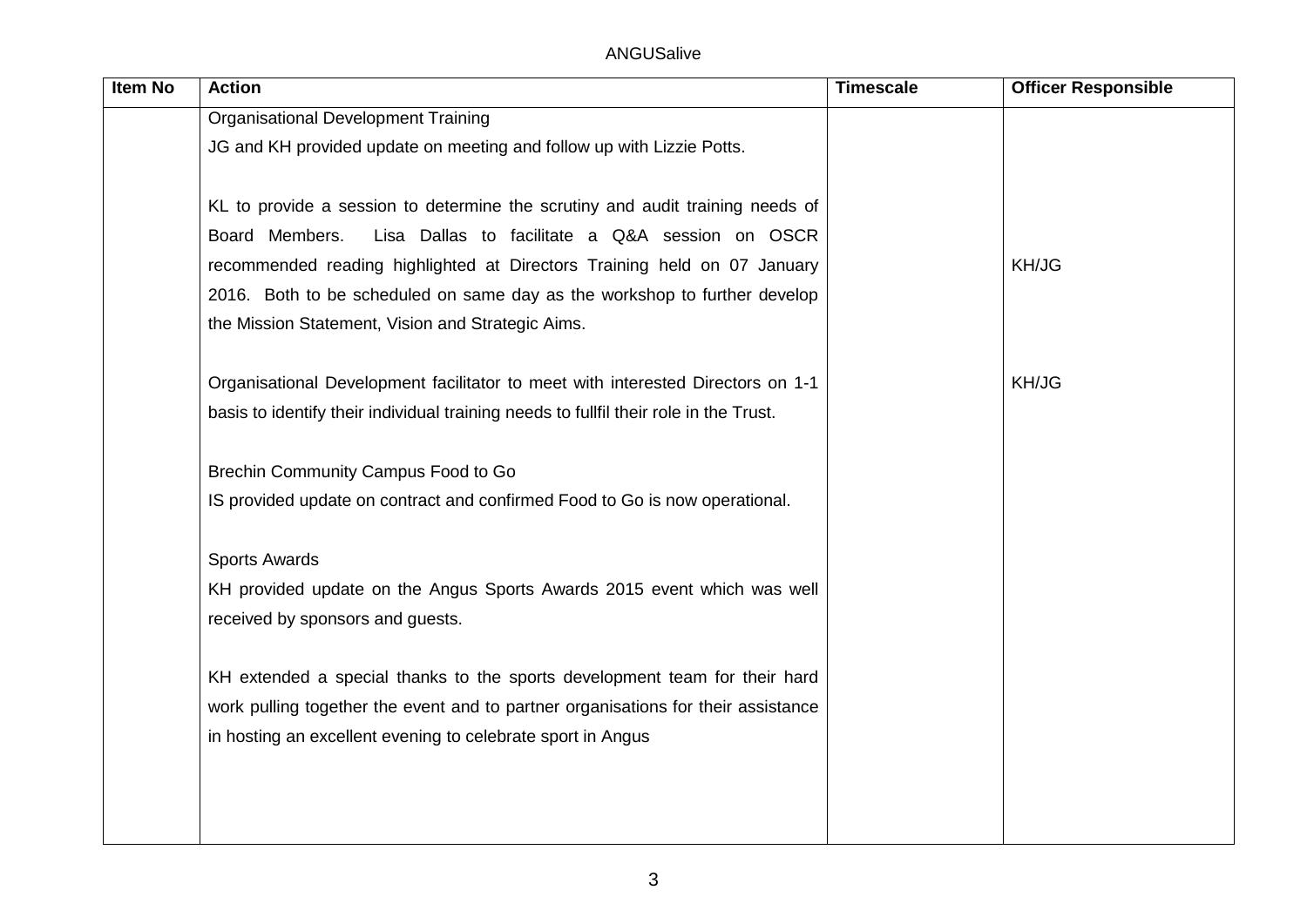| <b>Item No</b> | <b>Action</b>                                                                                         | <b>Timescale</b> | <b>Officer Responsible</b> |
|----------------|-------------------------------------------------------------------------------------------------------|------------------|----------------------------|
|                | Discussion over disability access to toilets at the Reid Hall. It was confirmed                       |                  |                            |
|                | improvements were made as part of the recent building refurbishment however                           |                  |                            |
|                | there were limitations on changes that could be made.                                                 |                  |                            |
|                | KH has been asked to look into options for provision of disabled toilet facilities at                 |                  |                            |
|                | the Angus Sports Award 2016 event. It was acknowledged that there may not                             |                  |                            |
|                | be a venue which provides all that is required.                                                       |                  | KH                         |
|                | <b>Angus Glens Walking Festival</b>                                                                   |                  |                            |
|                | KH meeting with Courier Great Outdoors Weekend Supplement features                                    |                  |                            |
|                | reporter at Glen Doll to publicise the event. Radio Tay may also join.                                |                  |                            |
|                |                                                                                                       |                  |                            |
| 5.             | Report 11_16 Pricing Policy Review and Estimated income 2016/17                                       |                  |                            |
|                | IS presented Report 11_16 to the Board.                                                               |                  |                            |
|                | Directors approved the timetable for the full review of the ANGUSalive pricing<br>policy and charges. |                  |                            |
|                | Directors noted the increased 2016/17 charges will generate a predicted                               |                  |                            |
|                | £80,000 in business revenue                                                                           |                  |                            |
|                |                                                                                                       | 18 April 2016    | <b>KL</b>                  |
|                | KL to provide 2014/2015 casual income figures to the Board via email for                              |                  |                            |
|                | information.                                                                                          |                  |                            |
|                |                                                                                                       |                  |                            |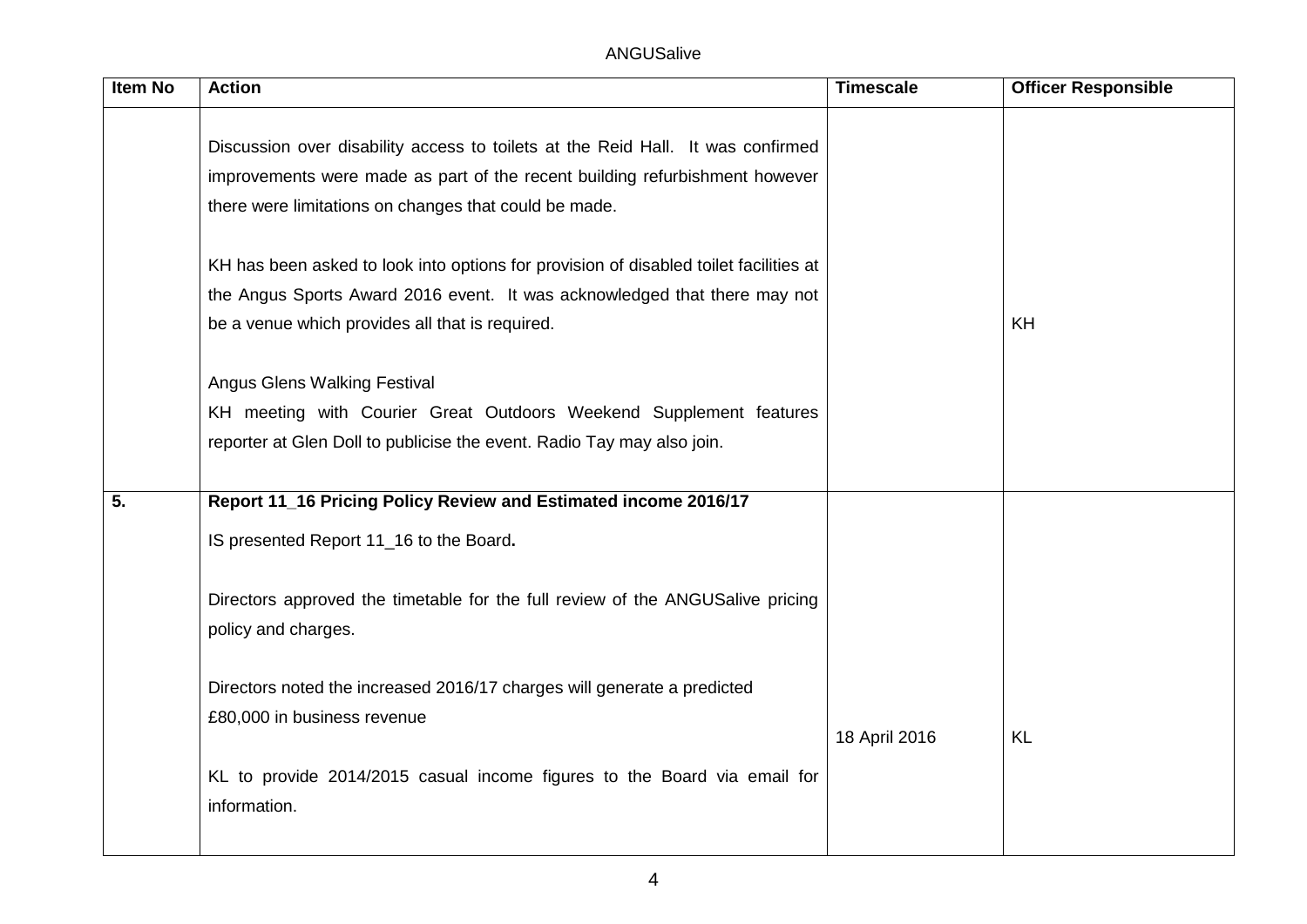| <b>Item No</b> | <b>Action</b>                                                                    | <b>Timescale</b>  | <b>Officer Responsible</b> |
|----------------|----------------------------------------------------------------------------------|-------------------|----------------------------|
| 6.             | Report 12_16 Development of Risk Register                                        |                   |                            |
|                | IS presented Report 12_16 to the Board.                                          |                   |                            |
|                |                                                                                  |                   |                            |
|                | IS informed the board that ANGUSalive had adopted the Angus Council's Risk       |                   |                            |
|                | Management Strategy following the transition of service provision to the         |                   |                            |
|                | charitable trust on 01 December 2015.                                            |                   |                            |
|                | Review of Appendix A ANGUSalive Risk Management Strategy highlighted             | 26 May 2016       | <b>IS</b>                  |
|                | errors in transfer of Appendix 1 Roles and Responsibilities to the document. The |                   |                            |
|                | Risk Management Strategy is to be amended and reissued                           |                   |                            |
|                |                                                                                  |                   |                            |
|                | The Board considered the existing risks contained within the Angus Council risk  |                   |                            |
|                | register and the ANGUSalive project risk log from 01 December 2015. The board    |                   |                            |
|                | approved the risks to be included within the ANGUSalive corporate risk register  |                   |                            |
|                | and those to be removed.                                                         |                   |                            |
|                | The Board noted that the full corporate risk register will be submitted to the   |                   |                            |
|                | Board after it has been added to Covalent.                                       | 20 July 2016      | <b>IS</b>                  |
|                | The Board agreed that corporate risk register management status reports will be  |                   |                            |
|                | generated from Covalent and submitted to the Board on a quarterly basis          |                   |                            |
|                | commencing September 2016. These risk registers will be reviewed as part of      |                   |                            |
|                | the development and implementation of the ANGUSalive business plan               | 15 September 2016 | IS                         |
|                |                                                                                  |                   |                            |
|                | Corporate Risk Register to be standing item on the Board Meeting Agenda.         |                   |                            |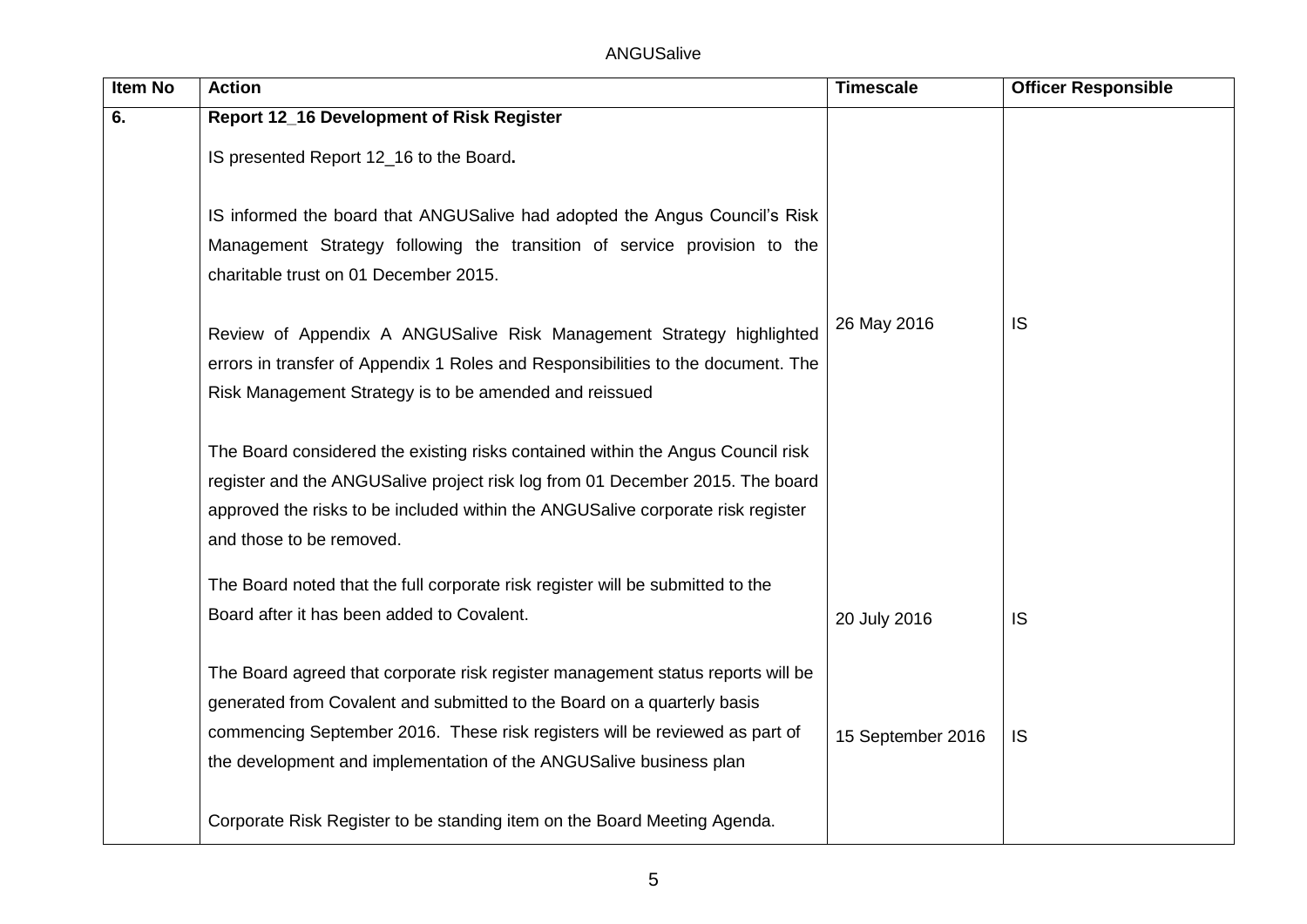| <b>Item No</b> | <b>Action</b>                                                                                                                                                                                                                                                            | <b>Timescale</b> | <b>Officer Responsible</b> |
|----------------|--------------------------------------------------------------------------------------------------------------------------------------------------------------------------------------------------------------------------------------------------------------------------|------------------|----------------------------|
|                | The business unit risk registers will be developed and submitted at the next<br>Board meeting for noting then managed operationally.                                                                                                                                     | 26 May 2016      | <b>IS</b>                  |
| 7.             | Report 13_16 ANGUSalive Policies and Corporate documents                                                                                                                                                                                                                 |                  |                            |
|                | IS presented Report 13_16 to the Board.                                                                                                                                                                                                                                  |                  |                            |
|                |                                                                                                                                                                                                                                                                          |                  |                            |
|                | The Board noted that ANGUSalive employees have developed a strategy                                                                                                                                                                                                      |                  |                            |
|                | towards updating all policies and corporate documents adopted from                                                                                                                                                                                                       |                  |                            |
|                | Angus Council on 01 December 2015.                                                                                                                                                                                                                                       |                  |                            |
|                | The Board approved the process where updated policies (e.g. branding<br>replaced, role titles changed) are brought to the Board for noting whilst policies<br>amended (e.g. change to the content) for ANGUSalive purposes will be brought<br>to the Board for approval. |                  |                            |
|                | A tracking system is to be added to the amended policy documents to allow<br>Board Members a view of changes made to amended policies.                                                                                                                                   | Ongoing          | IS                         |
|                | Cash Handling and Security and Key Holding Policies were presented to the<br>board. Both were approved.                                                                                                                                                                  |                  |                            |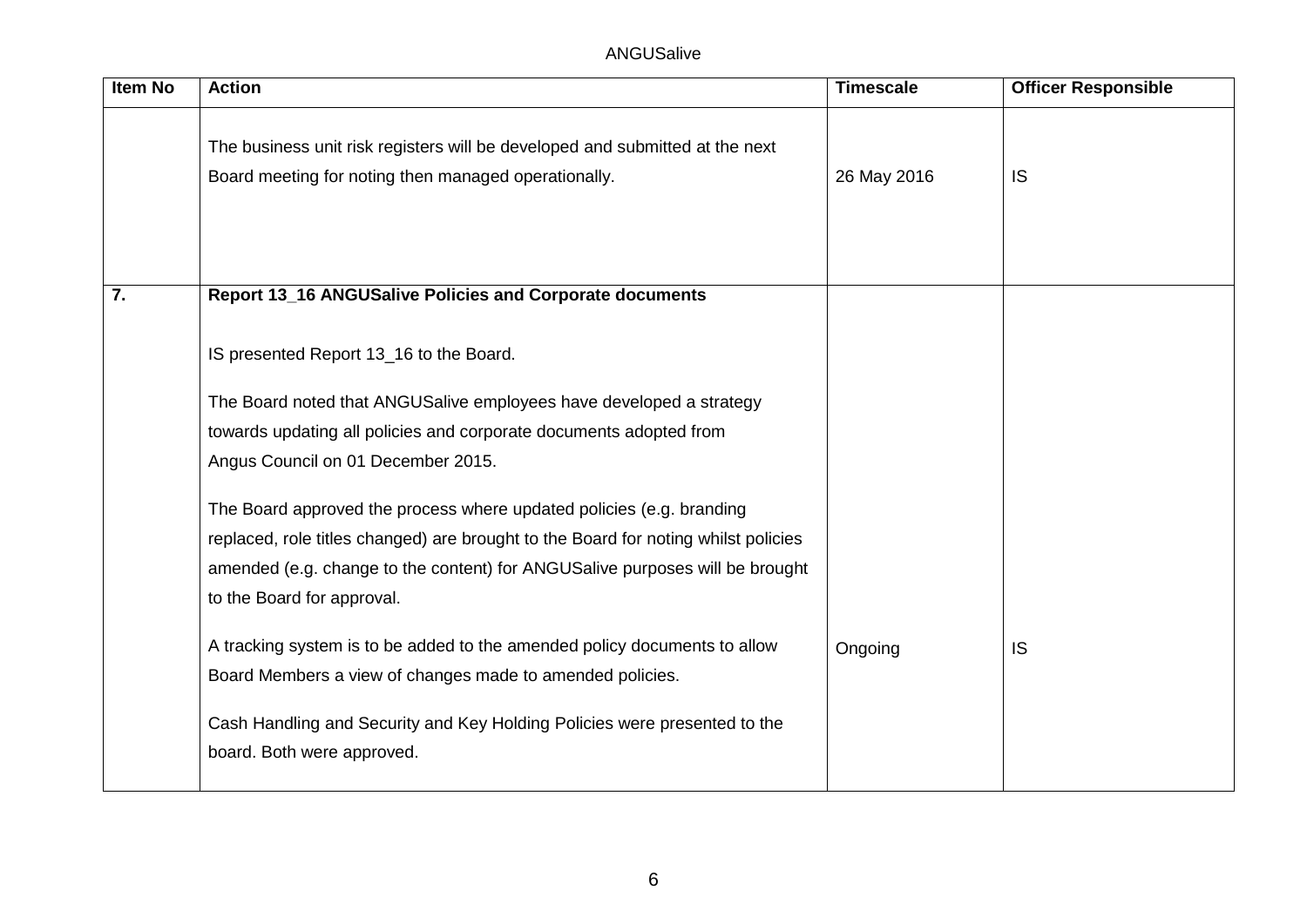| Item No | <b>Action</b>                                                                                                                                                                                                                                                                                      | <b>Timescale</b> | <b>Officer Responsible</b> |
|---------|----------------------------------------------------------------------------------------------------------------------------------------------------------------------------------------------------------------------------------------------------------------------------------------------------|------------------|----------------------------|
| 8.      | Report 14_16 Mission Statement, Vision and Strategic Objectives.                                                                                                                                                                                                                                   |                  |                            |
|         | KH presented Report 14_16 to the Board.                                                                                                                                                                                                                                                            |                  |                            |
|         | The Board considered the mission statement, vision and strategic objectives<br>developed at the workshop held on Wednesday 27 January 2016. It was noted<br>Strategic Objectives should be changed to Strategic Aims.                                                                              |                  |                            |
|         | The mission statement, vision and strategic aims were compared with the OSCR<br>application, Articles of Association and the Single Outcome Agreement. The<br>Board acknowledged the input from staff to pull together this information from a<br>very positive and collaborative working session. |                  |                            |
|         | Board members agreed they will now hold a separate meeting to progress the<br>development of the Mission Statement, Vision and Strategic Aims.                                                                                                                                                     | <b>TBC</b>       | KH                         |
|         | The Board agreed that a performance management framework will be developed<br>and submitted to the Board for consideration in July 2016.                                                                                                                                                           | 20 July 2016     | IS                         |
| 9.      | Report 15_16 Libraries and ACCESS Integration Capital Project                                                                                                                                                                                                                                      |                  |                            |
|         | FD presented Report 15_16 to the Board.<br>The Board noted the officer assessment of sites for inclusion in the initial capital<br>project work and agreed that ANGUSalive will report to Angus Council a<br>recommendation that the following sites, Montrose Library, Carnoustie Library         |                  |                            |
|         | and Forfar Library, form the initial Libraries and ACCESS integration capital                                                                                                                                                                                                                      |                  |                            |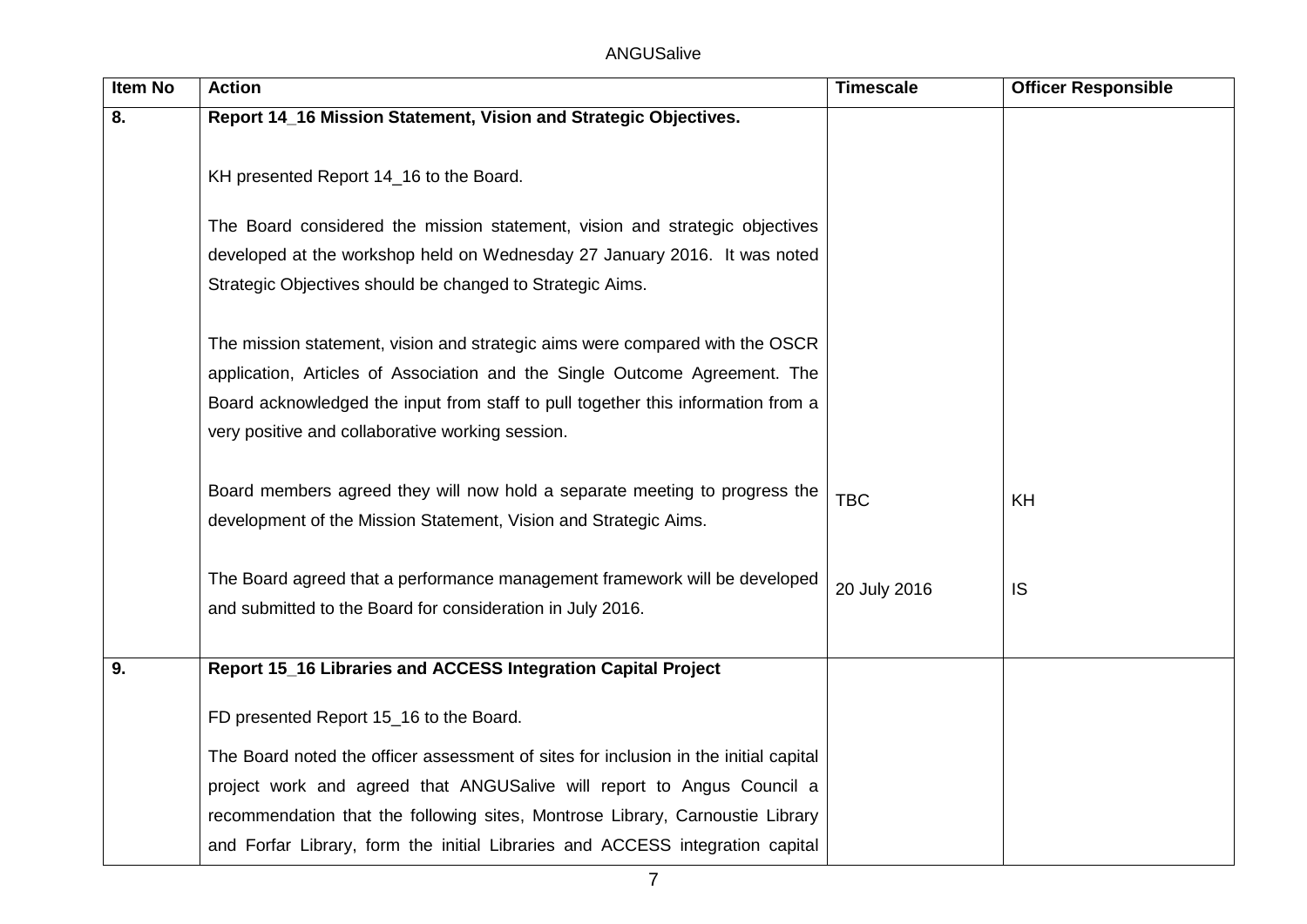| Item No | <b>Action</b>                                                                     | <b>Timescale</b> | <b>Officer Responsible</b> |
|---------|-----------------------------------------------------------------------------------|------------------|----------------------------|
|         | project works.                                                                    |                  |                            |
|         | Additional external funding prospects to be investigated.                         |                  |                            |
|         | Communications plan for involving Library and ACCESS staff in the integration     |                  |                            |
|         | capital project to be brought to the Board.                                       | 26 May 2016      | FD                         |
|         | Cllr Colin Brown left the room.                                                   |                  |                            |
| 10.     | Report 16_16 Service Review - Galleries Unit                                      |                  |                            |
|         | FD presented Report 16_16 to the Board.                                           |                  |                            |
|         | The Board noted the Service Review was specific to the Galleries Unit and did     |                  |                            |
|         | not involve any other service areas within the ANGUSalive structure including     |                  |                            |
|         | Museums and Archives.                                                             |                  |                            |
|         | FD advised the Service Review would be carried out following the guidance         |                  |                            |
|         | within the Managing Workforce Change policies adopted by ANGUSalive and           |                  |                            |
|         | will be led by Senior Manager for Libraries, Customer and Culture.                |                  |                            |
|         | Advice has been received from HR that the review can commence immediately         |                  |                            |
|         | however any resultant changes could not be implemented before 01 December         |                  |                            |
|         | 2016 to coincide with TUPE regulations.                                           |                  |                            |
|         | KH advised the Board that HR are being consulted to confirm if ANGUSalive will    |                  |                            |
|         | be required to fund any redundancy and/or early release of pension resulting      |                  |                            |
|         | from this Service Review or if it will be Angus Council funded since specifically |                  |                            |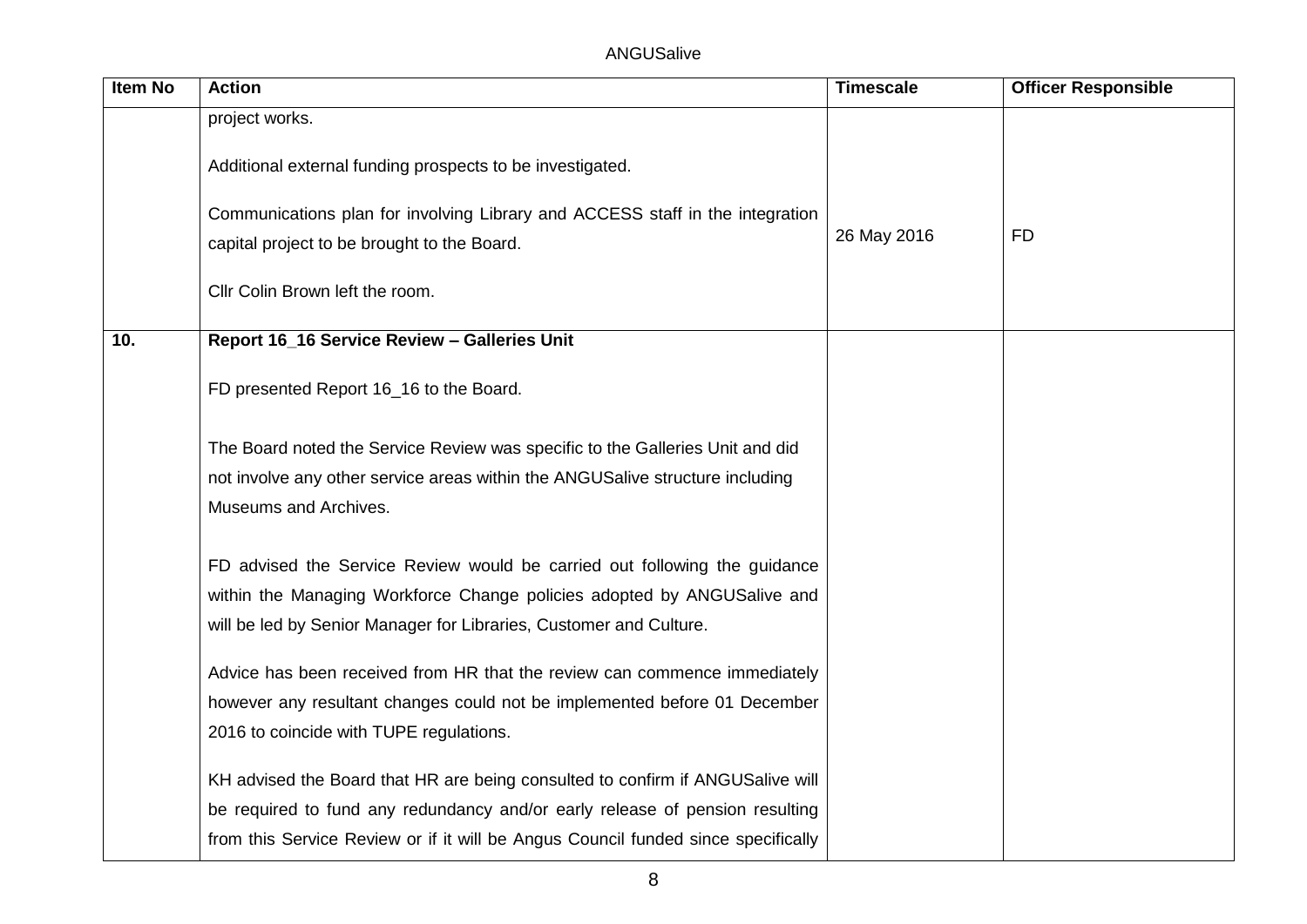| <b>Item No</b> | <b>Action</b>                                                                    | <b>Timescale</b> | <b>Officer Responsible</b> |
|----------------|----------------------------------------------------------------------------------|------------------|----------------------------|
|                | requested as a saving by Angus Council.                                          |                  |                            |
|                |                                                                                  |                  |                            |
|                | KL provided comment on Report 19_16 page 5 of the budget review table.           |                  |                            |
|                |                                                                                  |                  |                            |
|                | DF advised the Strategic Director for Communities had assured the Shadow         |                  |                            |
|                | Board required savings would be made before transfer of service provision on 01  |                  |                            |
|                | December 2015 and a savings holiday would be implemented in 2016/17.             |                  |                            |
|                |                                                                                  |                  |                            |
|                | The Galleries Unit saving was identified in the budget setting process for Angus |                  |                            |
|                | Council however this should have been undertaken before ANGUSalive was           |                  |                            |
|                | established. There were further discussions regarding this matter and additional |                  |                            |
|                | information regarding the budget will need to be presented.                      |                  |                            |
|                |                                                                                  |                  |                            |
|                | The Board requested financial savings plan information with respect to           | 26 May 2016      | <b>KL/KH</b>               |
|                | ANGUSalive for 2016-17, as outlined by Angus Council, to be provided at the      |                  |                            |
|                | next Board Meeting. The decision on Officers carrying out a Service Review of    |                  |                            |
|                | the Galleries Unit was deferred until that date.                                 |                  |                            |
|                |                                                                                  |                  |                            |
| 11.            | Report 17_16 Brechin Community Campus contract update                            |                  |                            |
|                |                                                                                  |                  |                            |
|                | MacRoberts have reviewed comments on the Draft Contract provided by Angus        |                  |                            |
|                | Council and have suggested a number minor revisions are made.                    |                  |                            |
|                |                                                                                  |                  |                            |
|                | Report to be presented at the next Board Meeting.                                | 26 May 2016      | <b>KH</b>                  |
|                |                                                                                  |                  |                            |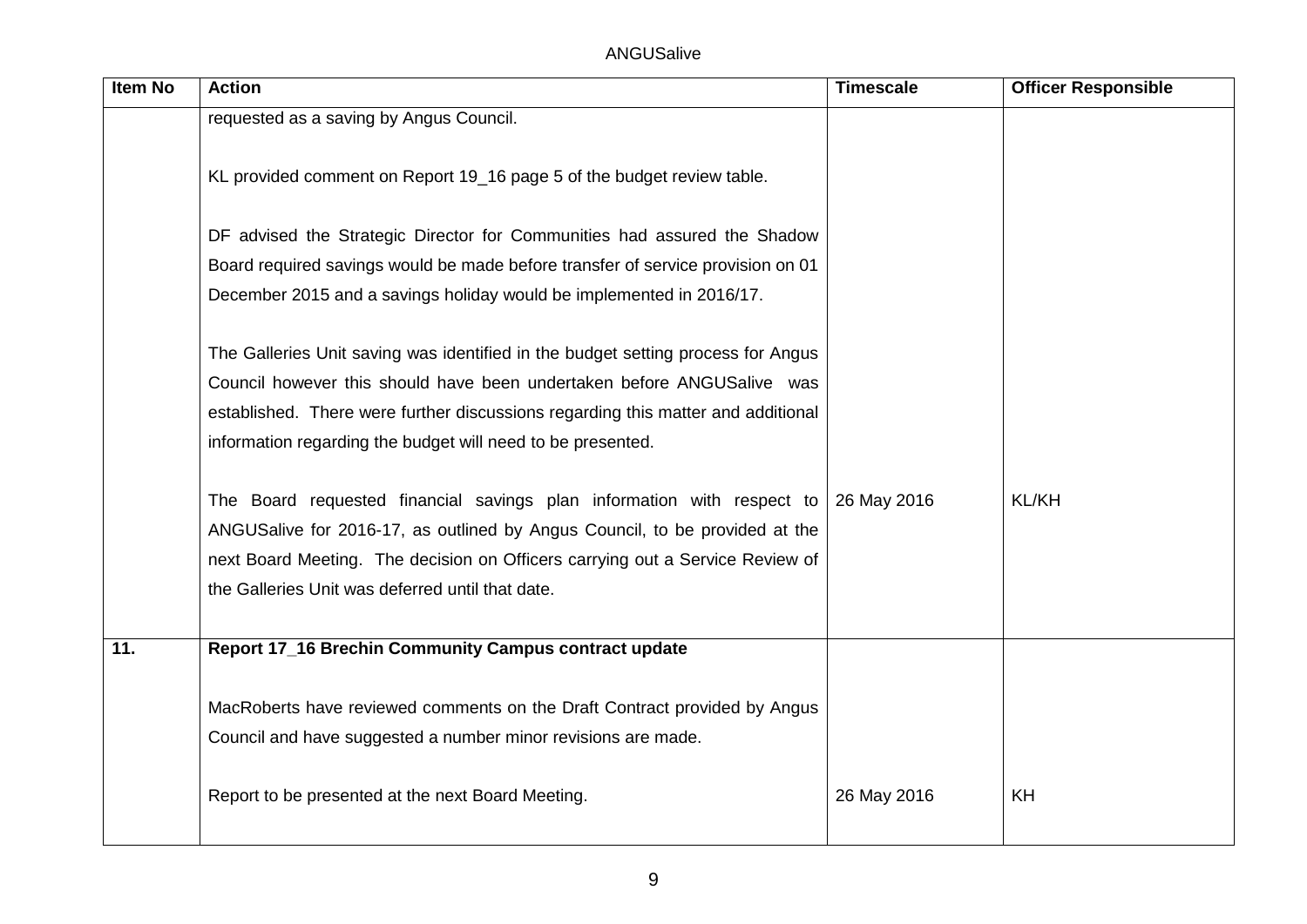| <b>Item No</b> | <b>Action</b>                                                                   | <b>Timescale</b> | <b>Officer Responsible</b> |
|----------------|---------------------------------------------------------------------------------|------------------|----------------------------|
| 12.            | Report 18_16 Public Swimming - Carnoustie HS and Monifieth HS Pool              |                  |                            |
|                |                                                                                 |                  |                            |
|                | KH presented Report 18_16 to the Board.                                         |                  |                            |
|                |                                                                                 |                  |                            |
|                | KH advised a savings proposal for 2016-17 outlined in Angus Council Report      |                  |                            |
|                | 61/16 included a saving of £36,000 by implementing the removal of the provision |                  |                            |
|                | of public swimming sessions at Carnoustie and Monifieth High School Pools.      |                  |                            |
|                |                                                                                 |                  |                            |
|                | KH informed the Board the proposal to remove public swimming sessions at        |                  |                            |
|                | Carnoustie and Monifieth High Schools had been previously approved by Angus     |                  |                            |
|                | Council on 18 February 2016. It was noted within Angus Council Report 61/16     |                  |                            |
|                | "the Angus Alive Board is now responsible for the above services, and may       |                  |                            |
|                | therefore decide to revise how the overall savings target is delivered".        |                  |                            |
|                |                                                                                 |                  |                            |
|                | KH further advised Officers had commenced employee consultation in              |                  |                            |
|                | conjunction with HR representatives following the Managing Workforce Change     |                  |                            |
|                | policy adopted by ANGUSalive.                                                   |                  |                            |
|                |                                                                                 |                  |                            |
|                | A review of the provision of swimming lessons at both sites at weekends and in  | 20 July 2016     | <b>CK</b>                  |
|                | the evening will be conducted.                                                  |                  |                            |
|                |                                                                                 |                  |                            |
|                | The Board agreed that Officers are to implement the removal of public swimming  |                  |                            |
|                | sessions at Carnoustie and Monifieth HS pools.                                  | 01 May 16        | <b>CK</b>                  |
|                |                                                                                 |                  |                            |
|                |                                                                                 |                  |                            |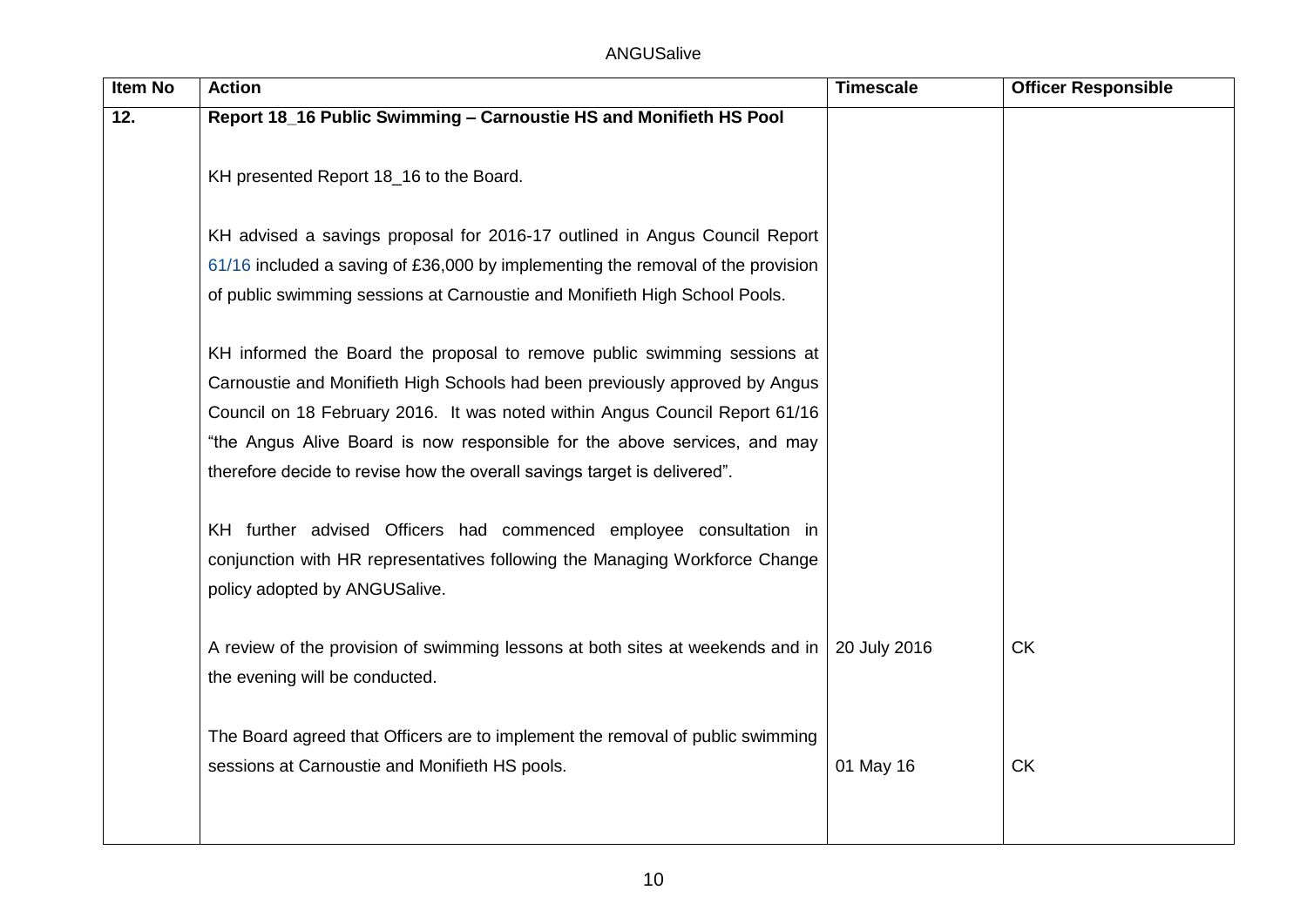| Item No | <b>Action</b>                                                                                              | <b>Timescale</b> | <b>Officer Responsible</b> |
|---------|------------------------------------------------------------------------------------------------------------|------------------|----------------------------|
| 13.     | <b>Report 19_16 Finance Update</b>                                                                         |                  |                            |
|         | KL presented Report 19_16 to the Board.                                                                    |                  |                            |
|         |                                                                                                            |                  |                            |
|         | The Board noted the content of the report which provided an update on the                                  |                  |                            |
|         | financial position for ANGUSalive and in addition provided an update on some of                            |                  |                            |
|         | the key systems issues which were previously highlighted to the Board.                                     |                  |                            |
|         |                                                                                                            |                  |                            |
|         | The Board noted that the current 2016/17 projection reflects a budgeted                                    |                  |                            |
|         | breakeven position for the year although it was highlighted this is still in draft and                     |                  |                            |
|         | subject to further review.                                                                                 |                  |                            |
|         |                                                                                                            |                  |                            |
|         | The Board requested robust financial information in order to perform appropriate                           |                  |                            |
|         | monitoring and scrutiny against revenue and capital budgets as operated and                                |                  |                            |
|         | controlled by Angus Alive.                                                                                 |                  |                            |
|         |                                                                                                            |                  |                            |
|         | The registration period will conclude Thursday 31 March to action the direct debit                         |                  |                            |
|         | change for the start of May (a minimum of 10 working days' notice must be                                  |                  |                            |
|         | given), but the bank are committed to ensuring that the change can be effective<br>from the start of June. |                  |                            |
|         |                                                                                                            |                  |                            |
| 14.     | <b>Report 20_16 Credit Card Policy and Procedure</b>                                                       |                  |                            |
|         |                                                                                                            |                  |                            |
|         | IS presented Report 20_16 to the Board.                                                                    |                  |                            |
|         |                                                                                                            |                  |                            |
|         | IS advised the Board that ANGUSalive does not currently have provision for                                 |                  |                            |
|         | purchasing goods and services via credit card.                                                             |                  |                            |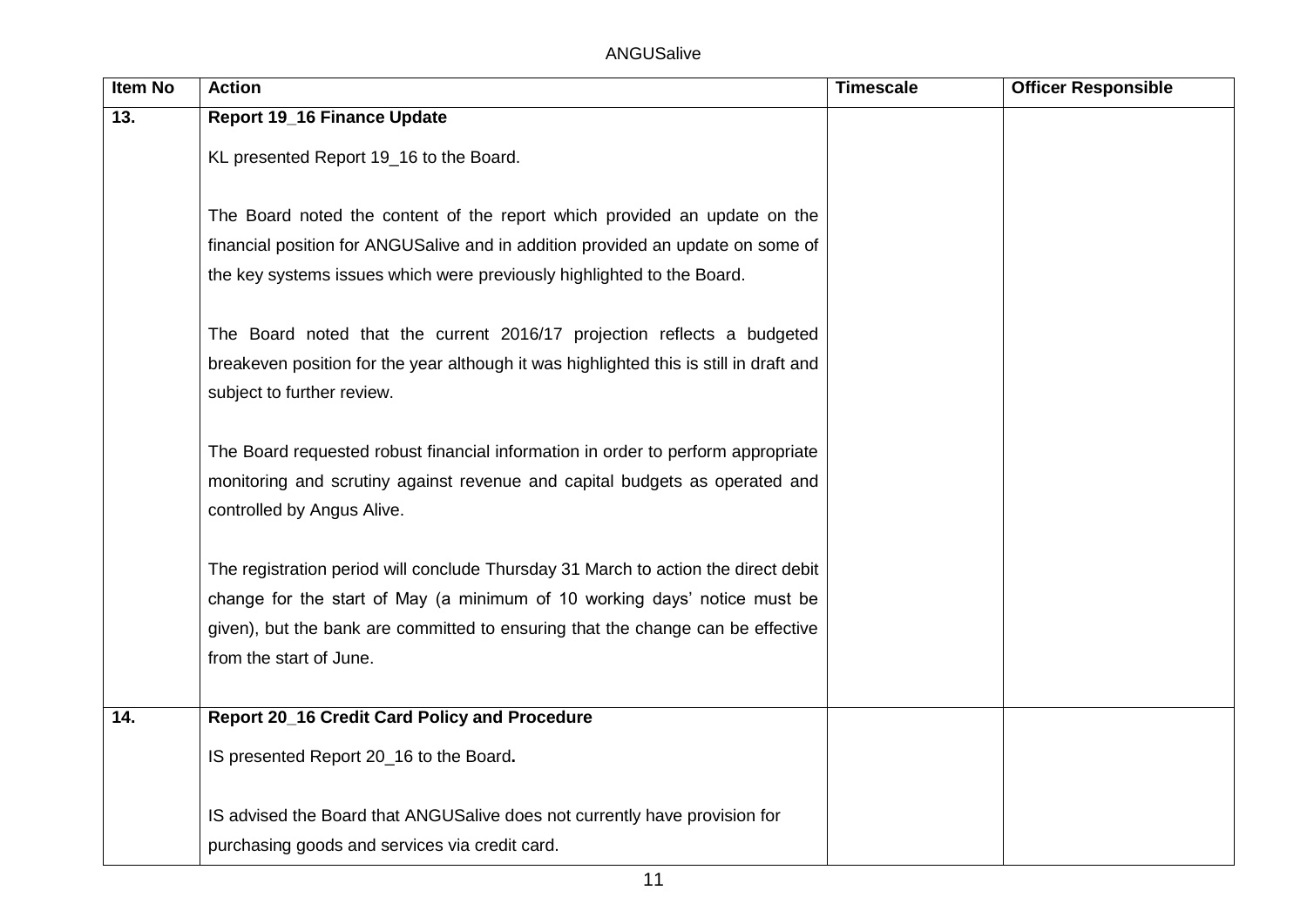| <b>Item No</b> | <b>Action</b>                                                                       | <b>Timescale</b> | <b>Officer Responsible</b> |
|----------------|-------------------------------------------------------------------------------------|------------------|----------------------------|
|                | IS further advised the purchase of most items will be completed using existing      |                  |                            |
|                | procurement processes. The credit card will only be used in exceptional             |                  |                            |
|                | circumstances.                                                                      |                  |                            |
|                |                                                                                     |                  |                            |
|                | It was noted that ANGUSalive is in the process of applying to be part of the        |                  |                            |
|                | Scotland Excel purchasing consortium.                                               |                  |                            |
|                | The Board agreed to sign the appropriate application form in order to facilitate    |                  |                            |
|                | the introduction of 3 credit cards to the ANGUSalive organisation to be             |                  |                            |
|                | administered by the Chief Executive, Senior Manager for Business Management         |                  |                            |
|                | & Development and Principal Officer for Business Management & Development           |                  |                            |
|                | subject to the approved Scheme of Delegation.                                       |                  |                            |
|                | Credit cards are to be kept within a safe where access to the safe is restricted to |                  |                            |
|                | the credit card holders only.                                                       |                  |                            |
| 15.            | <b>Report 21_16 Property Transaction</b>                                            |                  |                            |
|                | KH presented Report 21_16 to the Board.                                             |                  |                            |
|                | KH advised the Board the cafes at Montrose Sports Centre and Carnoustie             |                  |                            |
|                | Leisure Centre are leased to a private individual and the tenant wishes to extend   |                  |                            |
|                | the leases to enable further investment into the businesses.                        |                  |                            |
|                | KH advised a lease extension to the current 5 year lease, with the inclusion of 5   |                  |                            |
|                | yearly rent reviews was provisionally agreed prior to transfer of service provision |                  |                            |
|                | on 01 December 2015.                                                                |                  |                            |
|                |                                                                                     |                  |                            |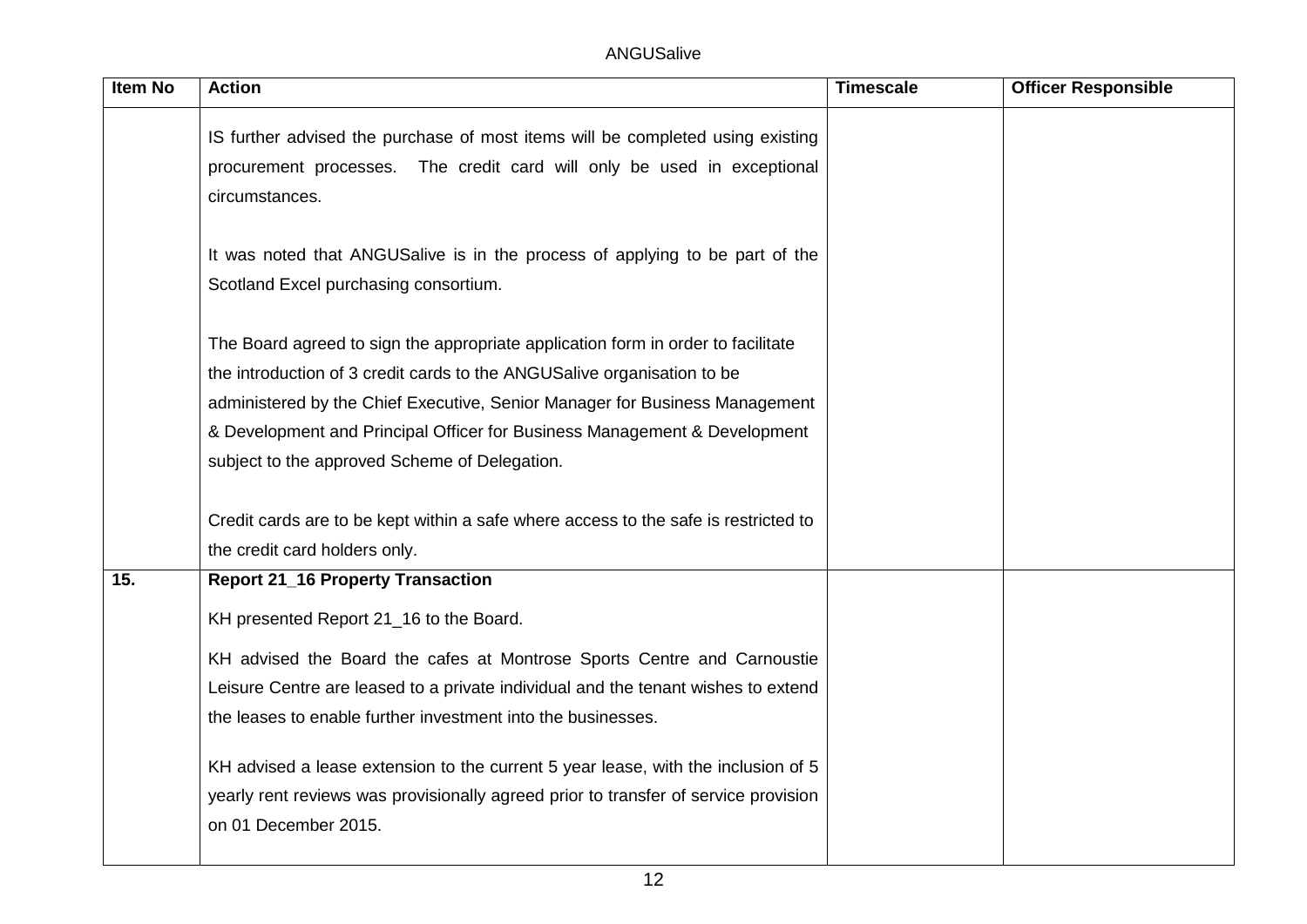| <b>Item No</b> | <b>Action</b>                                                                                                                                                                                             | <b>Timescale</b> | <b>Officer Responsible</b> |
|----------------|-----------------------------------------------------------------------------------------------------------------------------------------------------------------------------------------------------------|------------------|----------------------------|
|                | SH provided options on lease agreements and future tender processes.                                                                                                                                      |                  |                            |
|                | The Board requested Report 21_16 be reviewed by KH and Property and Legal   26 May 16<br>& Democratic Services and agreed an amended report with options would be<br>presented at the next Board Meeting. |                  | <b>KH/SH</b>               |
| 16             | <b>Report 22_16 Payment facilities at ACCESS Offices</b>                                                                                                                                                  |                  |                            |
|                | FD presented Report 22_16 to the Board.                                                                                                                                                                   |                  |                            |
|                | The report provided the Board with an update on the proposals by Angus                                                                                                                                    |                  |                            |
|                | Council to adopt a new model for facilitating high volume payments by                                                                                                                                     |                  |                            |
|                | customers to be implemented to replace the payment facilities currently provided                                                                                                                          |                  |                            |
|                | through the Council's ACCESS Office network now operated by ANGUSalive.                                                                                                                                   |                  |                            |
|                | The Board noted the contents of Angus Council report 122/16 in particular                                                                                                                                 |                  |                            |
|                | Paragraphs 7.4 and 7.8.                                                                                                                                                                                   |                  |                            |
| 17.            | <b>Board Meeting Schedule</b>                                                                                                                                                                             |                  |                            |
|                | JG presented two options for future Board Meeting dates.                                                                                                                                                  |                  |                            |
|                | The Board unanimously agreed to implement proposal 2 which consisted of 8                                                                                                                                 |                  |                            |
|                | week intervals between Board Meetings. It was noted meetings will continue to                                                                                                                             |                  |                            |
|                | alternate between Wednesday afternoons and Thursday mornings.<br>The                                                                                                                                      |                  |                            |
|                | meetings on Thursday mornings have a revised start time of 9.30am.                                                                                                                                        |                  |                            |
|                |                                                                                                                                                                                                           |                  |                            |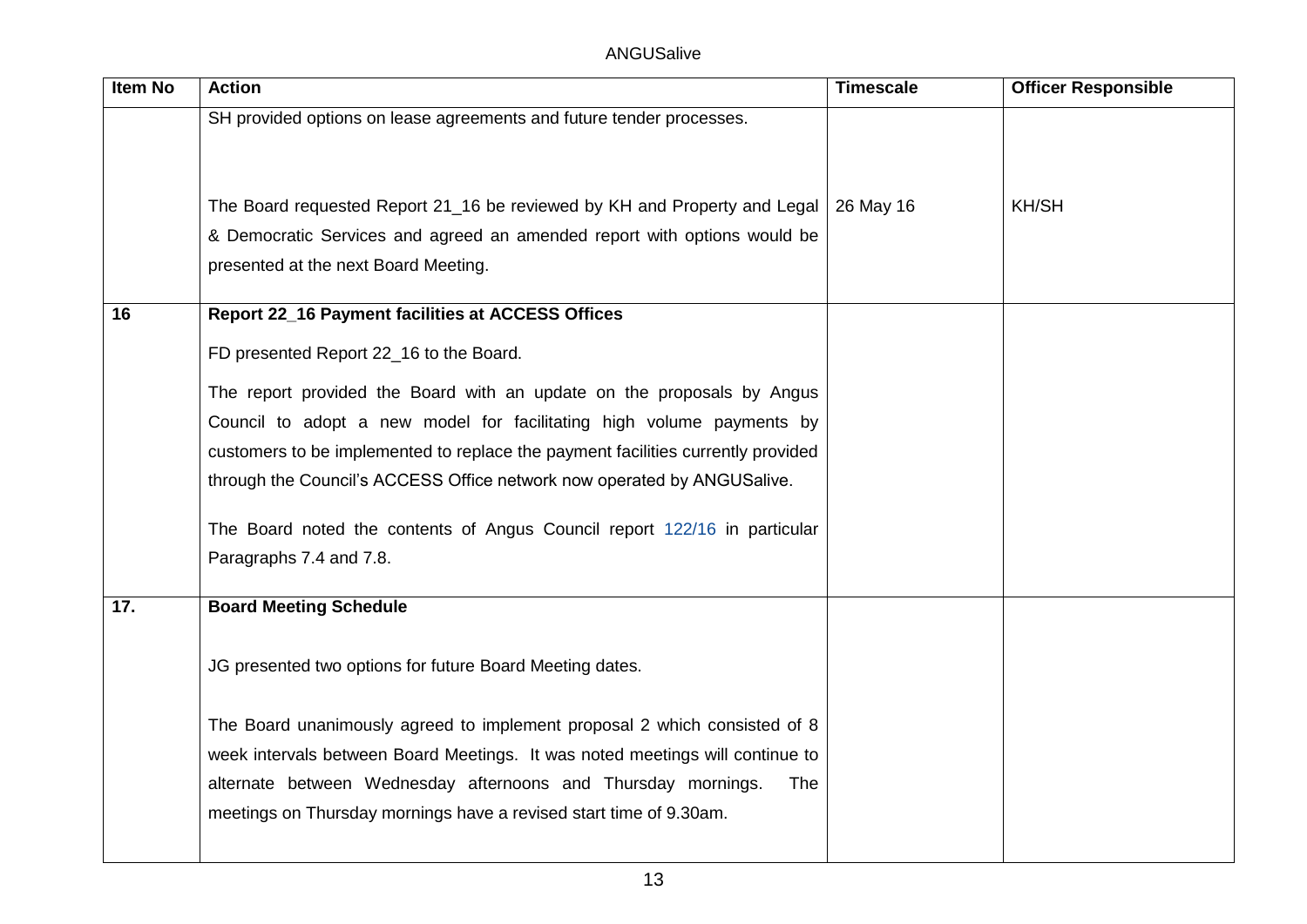ANGUSalive

| <b>Item No</b> | <b>Action</b>                                                                       | <b>Timescale</b> | <b>Officer Responsible</b> |
|----------------|-------------------------------------------------------------------------------------|------------------|----------------------------|
|                | New Board Meeting invites to be issued on this revised frequency.<br><b>Board</b>   |                  | LH                         |
|                | Members to highlight any scheduling issues to LH.                                   |                  |                            |
|                |                                                                                     |                  |                            |
|                | BD requested that future meetings only take place on Wednesday afternoon as         |                  |                            |
|                | he may have meetings on the Thursday morning.                                       |                  |                            |
|                |                                                                                     |                  |                            |
|                | It was noted Board Meetings were scheduled Wednesday late afternoon and             |                  |                            |
|                | Thursday morning on an alternating basis to accommodate the mixed availability      |                  |                            |
|                | of Directors due to their other commitments. It was agreed to continue this         |                  |                            |
|                | approach with the new 8-week schedule and the meetings can proceed when             |                  |                            |
|                | the majority of Directors are able to attend.                                       |                  |                            |
|                |                                                                                     |                  |                            |
|                | BD and DF to check their availability and highlight any diary clashes immediately   |                  |                            |
|                | to LH. Once Director availability is confirmed the dates will be issued to all      |                  | <b>BD/DF/LH</b>            |
|                | attendees.                                                                          |                  |                            |
|                |                                                                                     |                  |                            |
| 18.            | <b>Resignation/Recruitment of Director</b>                                          |                  |                            |
|                |                                                                                     |                  |                            |
|                | Nominations Committee to be established consisting of 2 Independent Directors,      | <b>ASAP</b>      | <b>JG</b>                  |
|                | 2 Council Directors and 1 HR representative as stated in Article 10 of the Articles |                  |                            |
|                | of Association.                                                                     |                  |                            |
|                | Independent Directors agreed as Kenneth Fraser and Ken McKay.                       |                  |                            |
|                |                                                                                     |                  |                            |
|                | Council Directors agreed as Jeanette Gaul with one position to be confirmed.        |                  |                            |
|                |                                                                                     |                  |                            |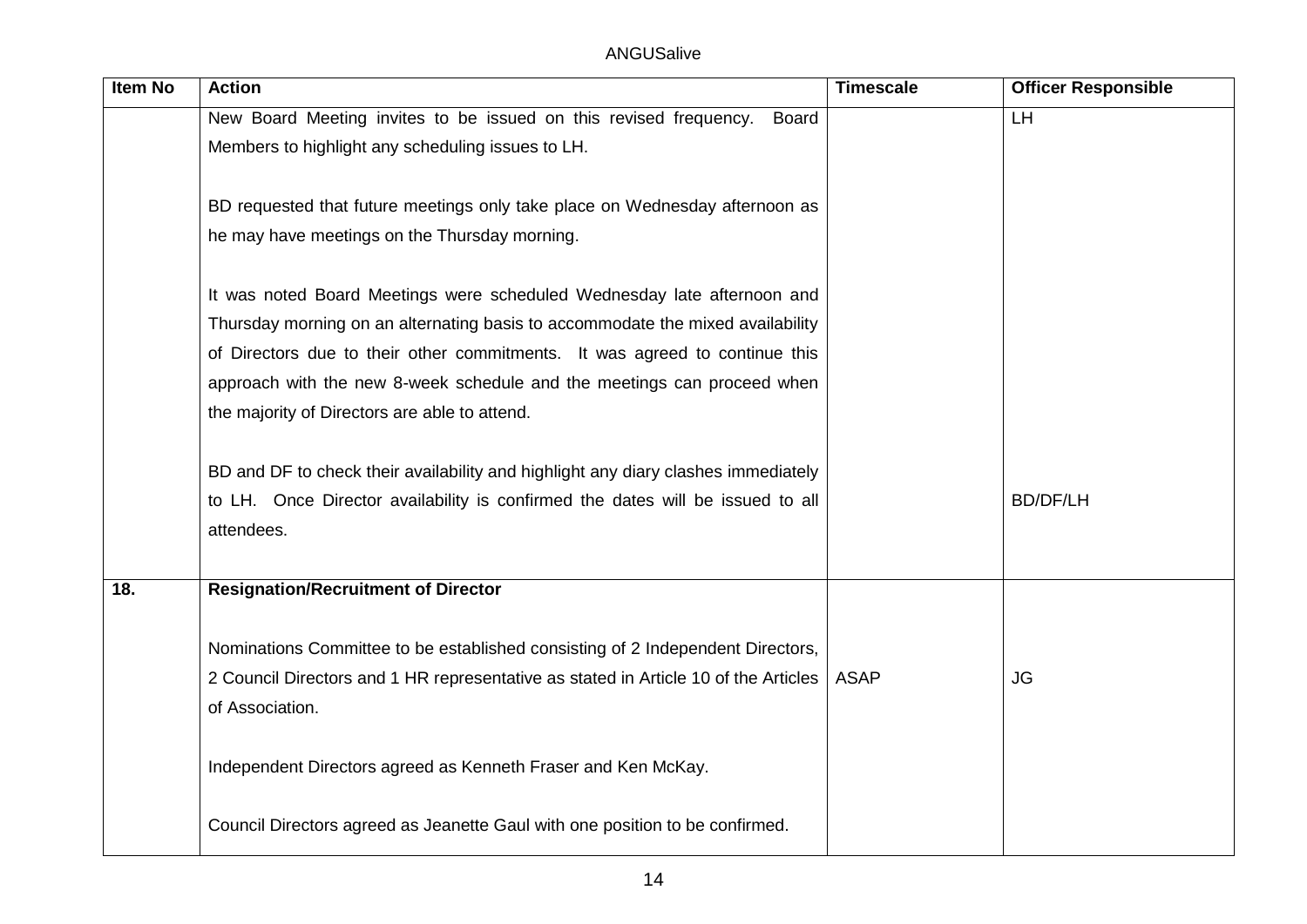| Item No | <b>Action</b>                                                                                                                                                                                                                                                                               | <b>Timescale</b> | <b>Officer Responsible</b> |
|---------|---------------------------------------------------------------------------------------------------------------------------------------------------------------------------------------------------------------------------------------------------------------------------------------------|------------------|----------------------------|
|         | David Fairweather and Colin Brown to discuss which of them will be the 2 <sup>nd</sup><br>Director.                                                                                                                                                                                         |                  | DF/KH                      |
|         | HR to be contacted to confirm Nominations Committee representation.                                                                                                                                                                                                                         |                  |                            |
|         | Nominations Committee to follow recruitment process in Articles of Association.<br>The Board requested the Nominations Committee give consideration to the skills<br>matrix of current Directors to identify any gaps or opportunities in the recruitment<br>of a new Independent Director. | <b>ASAP</b>      | <b>JG</b>                  |
|         | JG asked if it would be helpful to obtain the previous Independent Director<br>applicants details from Angus Council Strategic Director of Communities. It was<br>agreed that this should be done.                                                                                          |                  |                            |
| 19.     | Any other competent business                                                                                                                                                                                                                                                                |                  |                            |
|         | The Webster Memorial Theatre Meetings                                                                                                                                                                                                                                                       |                  |                            |
|         | KH outlined that prior to the establishment of the Trust a small group of<br>Councillors had met with representatives from Finance and Service to<br>Communities to review activity within The Webster Memorial Theatre.                                                                    |                  |                            |
|         | The Board were advised the last meeting of this forum had been held in<br>November 2015 immediately prior to service provision being transferred to<br>ANGUSalive. They were also made aware it had been proposed a further final<br>meeting be scheduled in June 2016.                     |                  |                            |